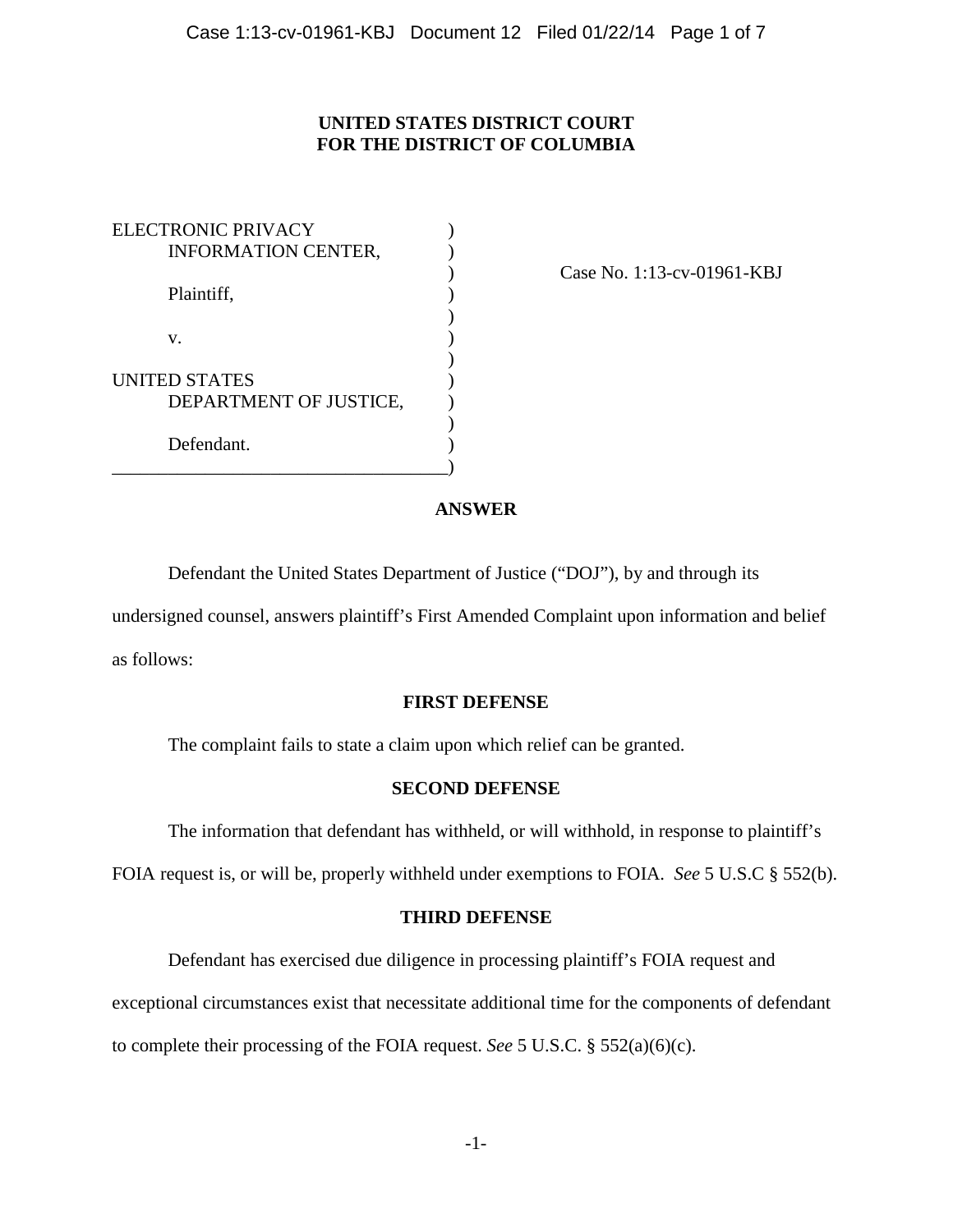#### **FOURTH DEFENSE**

This Court lacks subject matter jurisdiction over some or all of plaintiff's claims at this time.

#### **FIFTH DEFENSE**

Using the same numbering system as the Complaint, defendant responds to the numbered paragraphs as follows:

1. This paragraph contains plaintiff's characterization of this action, not allegations of fact, to which no response is required. To the extent a response is deemed necessary, denies.

2. This paragraph contains plaintiff's characterization of this action, not allegations of fact, to which no response is required.

3. This paragraph contains conclusions of law, not allegations of fact, to which no response is required. To the extent a response is deemed necessary, denies except to admit the third sentence.

4. Defendant lacks knowledge or information sufficient to admit or deny the contents of this paragraph.

5. The first sentence of this paragraph contains conclusions of law, not allegations of fact, to which no response is required. Admits the second sentence.

6. This paragraph contains conclusions of law, not allegations of fact, to which no response is required. To the extent a response is deemed necessary, defendant respectfully refers the Court to the Foreign Intelligence Surveillance Act ("FISA"), 50 U.S.C. §§ 1801 *et seq.*, for a full and accurate statement of its contents.

7. This paragraph contains conclusions of law, not allegations of fact, to which no response is required. To the extent a response is deemed necessary, defendant respectfully refers

-2-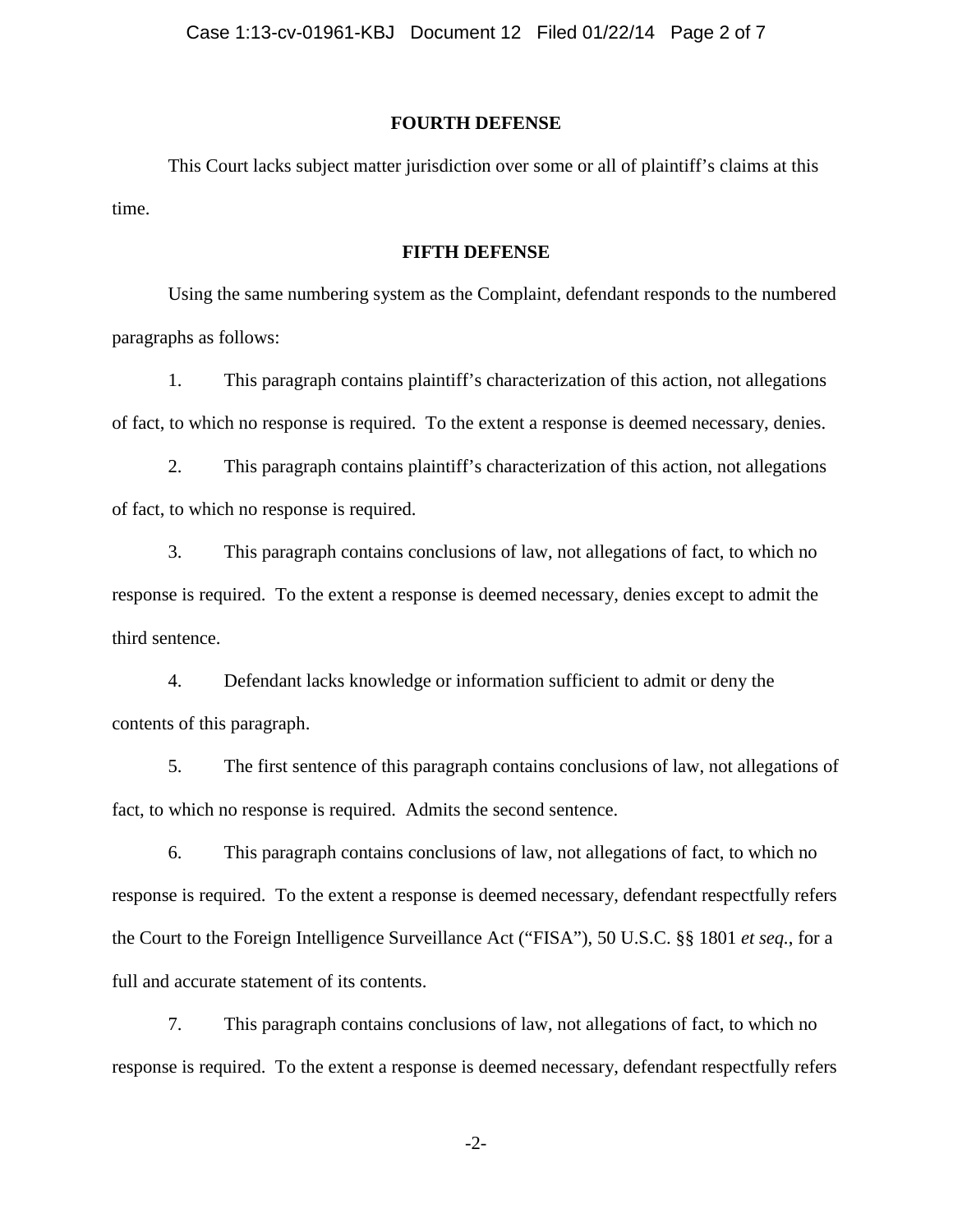## Case 1:13-cv-01961-KBJ Document 12 Filed 01/22/14 Page 3 of 7

the Court to FISA and to the cited Senate Report, S. Rep. No. 95-604(I) (1977), 1977 WL 370363, for a full and accurate statement of their contents.

8. This paragraph contains conclusions of law based on a quotation from FISA, not allegations of fact, to which no response is required. To the extent a response is deemed necessary, defendant respectfully refers the Court to FISA for a full and accurate statement of its contents. *See*, *e.g.*, 50 U.S.C. § 1843.

9. This paragraph contains conclusions of law, not allegations of fact, to which no response is required. To the extent a response is deemed necessary, defendant respectfully refers the Court to FISA for a full and accurate statement of its contents. *See also* 18 U.S.C. § 3127(3) (defining "pen register" as used in Chapter 206 of Title 18, Part II, United States Code).

10. This paragraph contains conclusions of law, not allegations of fact, to which no response is required. To the extent a response is deemed necessary, defendant respectfully refers the Court to FISA for a full and accurate statement of its contents. *See also* 18 U.S.C. § 3127(4) (defining "trap and trace device" as used in Chapter 206 of Title 18, Part II, United States Code).

11. This paragraph is vague, and on that ground no response is required. This paragraph also appears to contain conclusions of law based on plaintiff's interpretation of FISA, not allegations of fact, to which no response is required. To the extent a response is deemed necessary, defendant respectfully refers the Court to FISA for a full and accurate statement of its contents. *See, e.g.*, 50 U.S.C. § 1843. *See also* 18 U.S.C. § 3121 *et seq.*

12. This paragraph is vague, and on that ground no response is required. To the extent a response is deemed necessary, defendant denies except to admit that the bulk collection of Internet metadata was transitioned to the authority of FISA in July 2004 and was collected pursuant to section 402 of FISA; and to further admit that in December 2011, the United States

-3-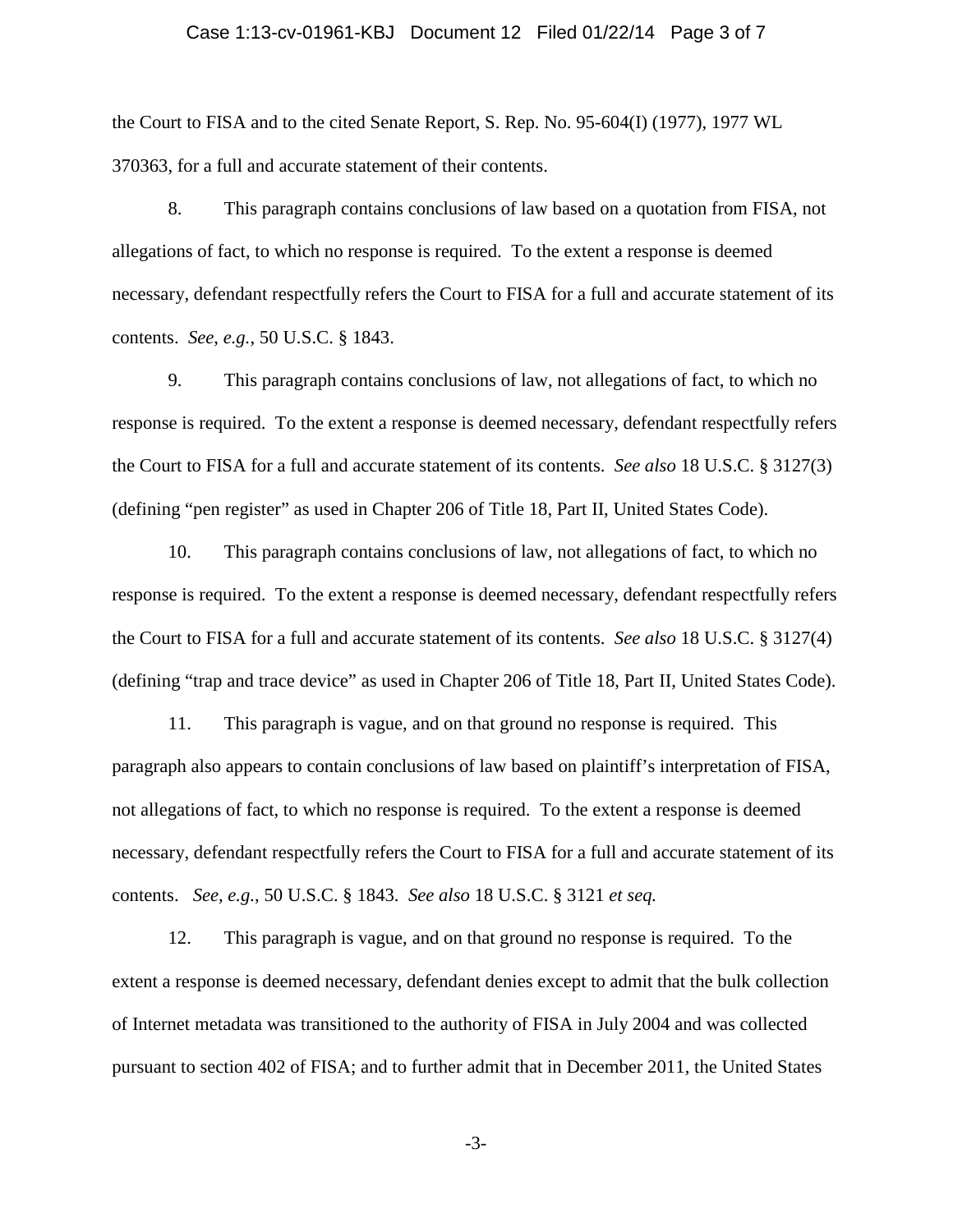## Case 1:13-cv-01961-KBJ Document 12 Filed 01/22/14 Page 4 of 7

decided not to seek reauthorization of the bulk collection of Internet metadata from the Foreign Intelligence Surveillance Court.

13. This paragraph contains conclusions of law and plaintiff's characterization of FISA, not allegations of fact, to which no response is required. To the extent a response is deemed necessary, defendant respectfully refers the Court to FISA for a full and accurate statement of its contents. *See, e.g.,* 50 U.S.C. § 1846.

14. Admits, and further avers that the United States has released to the public Foreign Intelligence Surveillance Court opinions which discuss Pen Register/Trap and Trace devices and which were themselves provided to the referenced Congressional committees pursuant to 50 U.S.C. § 1871.

15. Paragraphs 1-14 above are hereby incorporated by reference as if set forth fully herein.

16. Defendant lacks knowledge or information sufficient to admit or deny the contents of this paragraph. Defendant avers that its National Security Division ("NSD"), Freedom of Information Act staff received plaintiff's FOIA request that is the subject of plaintiff's Complaint on October 18, 2013.

17. Defendant lacks knowledge or information sufficient to admit or deny the contents of this paragraph. Defendant avers that its NSD, Freedom of Information Act staff received plaintiff's FOIA request that is the subject of plaintiff's Complaint on October 18, 2013.

18. This paragraph contains plaintiff's characterization of its underlying FOIA request. Defendant denies except to respectfully refer the Court to plaintiff's FOIA request, attached as Exhibit A to plaintiff's Motion for Preliminary Injunction (ECF No. 3), for a full and accurate statement of its contents.

-4-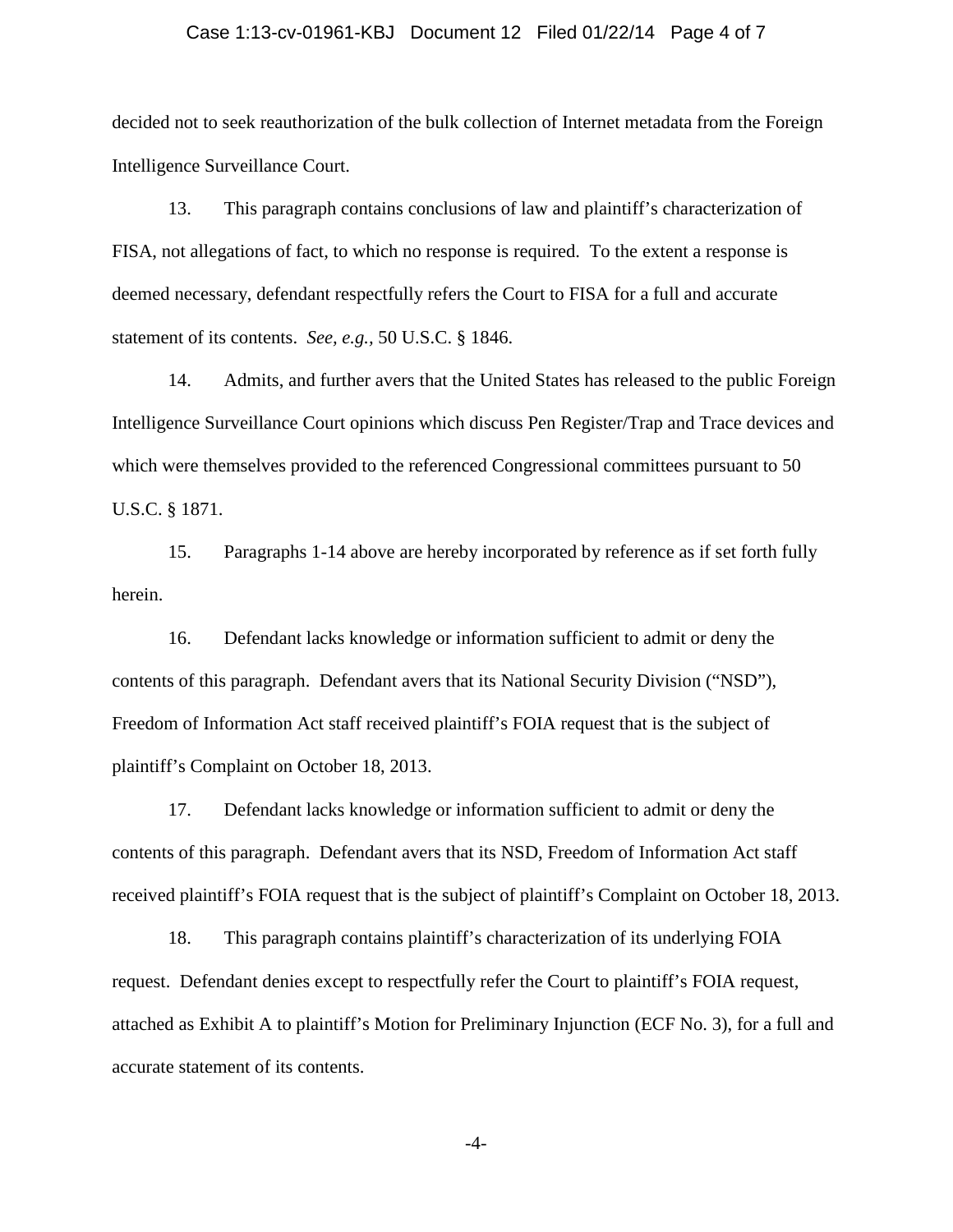## Case 1:13-cv-01961-KBJ Document 12 Filed 01/22/14 Page 5 of 7

19. This paragraph contains plaintiff's characterization of its underlying FOIA request. Defendant denies except to respectfully refer the Court to plaintiff's FOIA request, attached as Exhibit A to plaintiff's Motion for Preliminary Injunction (ECF No. 3), for a full and accurate statement of its contents.

20. This paragraph contains plaintiff's characterization of its underlying FOIA request. Defendant denies except to respectfully refer the Court to plaintiff's FOIA request, attached as Exhibit A to plaintiff's Motion for Preliminary Injunction (ECF No. 3), for a full and accurate statement of its contents.

21. This paragraph contains plaintiff's characterization of its underlying FOIA request. Defendant denies except to respectfully refer the Court to plaintiff's FOIA request, attached as Exhibit A to plaintiff's Motion for Preliminary Injunction (ECF No. 3), for a full and accurate statement of its contents.

22. Admits. Defendant respectfully refers the Court to the cited letter itself, attached as Exhibit B to plaintiff's Motion for Preliminary Injunction (ECF No. 3), for a full and accurate statement of its contents.

23. Admits. Defendant respectfully refers the Court to the cited letter itself, attached as Exhibit C to plaintiff's Motion for Preliminary Injunction (ECF No. 3), for a full and accurate statement of its contents.

24. Admits. Defendant respectfully refers the Court to the cited letter itself, attached as Exhibit C to plaintiff's Motion for Preliminary Injunction (ECF No. 3), for a full and accurate statement of its contents.

25. This paragraph contains conclusions of law, not allegations of fact, to which no response is required. To the extent a response is deemed necessary, defendant respectfully refers

-5-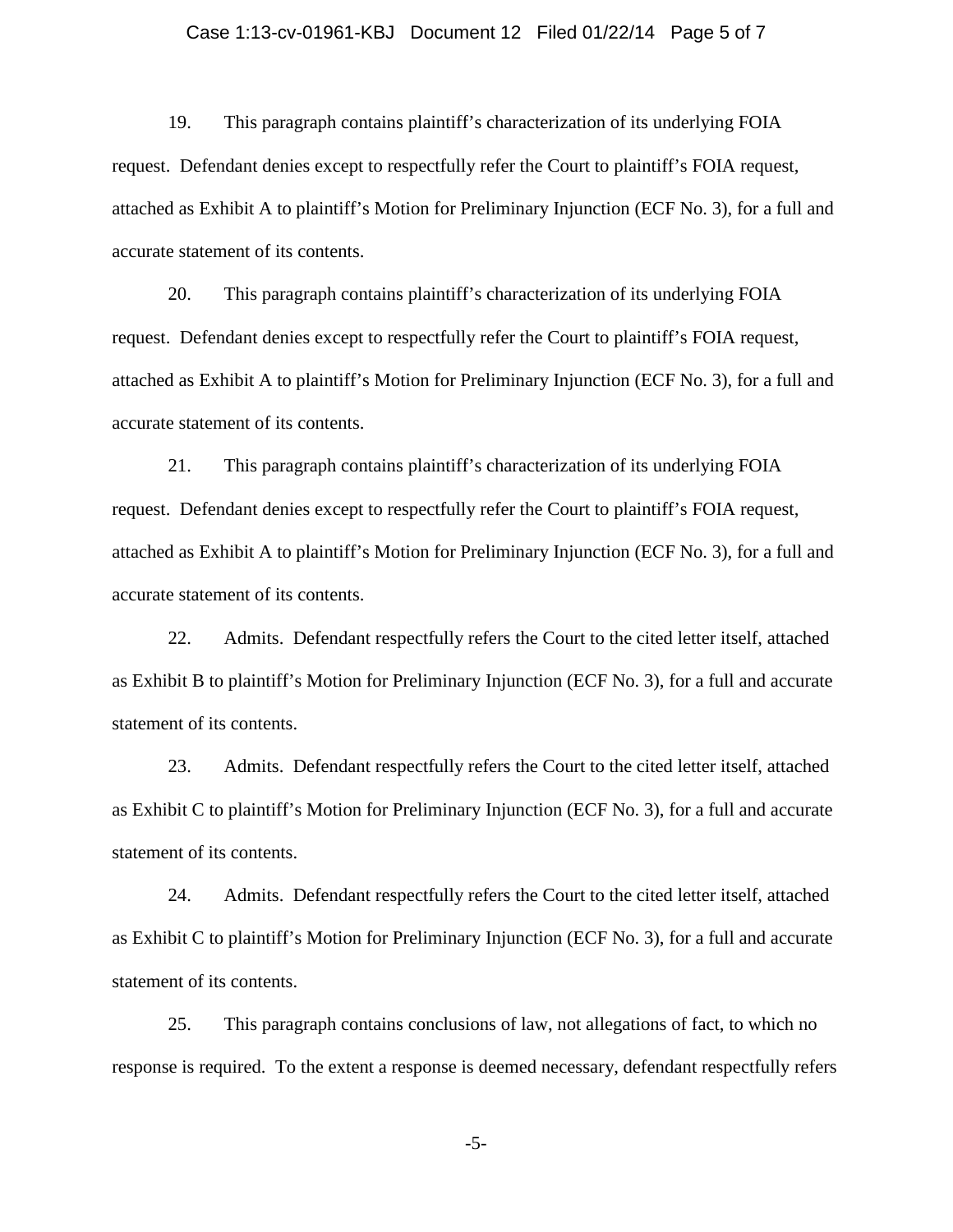#### Case 1:13-cv-01961-KBJ Document 12 Filed 01/22/14 Page 6 of 7

the Court to the Freedom of Information Act, 5 U.S.C. § 552 *et seq.*, for a full and accurate statement of its contents.

26. Denies.

27. Paragraphs 1-26 above are hereby incorporated by reference as if set forth fully herein.

28. Denies except to admit that its NSD-Freedom of Information Act staff received plaintiff's cited FOIA request on October 18, 2013, and granted plaintiff's request for expedited processing on November 5, 2013.

29. This paragraph contains conclusions of law, not allegations of fact, to which no response is required. To the extent a response is deemed necessary, denies.

30. This paragraph contains conclusions of law, not allegations of fact, to which no response is required. To the extent a response is deemed necessary, denies.

31. Paragraphs 1-30 above are hereby incorporated by reference as if set forth fully herein.

32. This paragraph contains conclusions of law, not allegations of fact, to which no response is required. To the extent a response is deemed necessary, denies.

33. This paragraph contains conclusions of law, not allegations of fact, to which no response is required.

34. This paragraph contains conclusions of law, not allegations of fact, to which no response is required. To the extent a response is deemed necessary, denies.

35. Paragraphs 1-34 above are hereby incorporated by reference as if set forth fully herein.

-6-